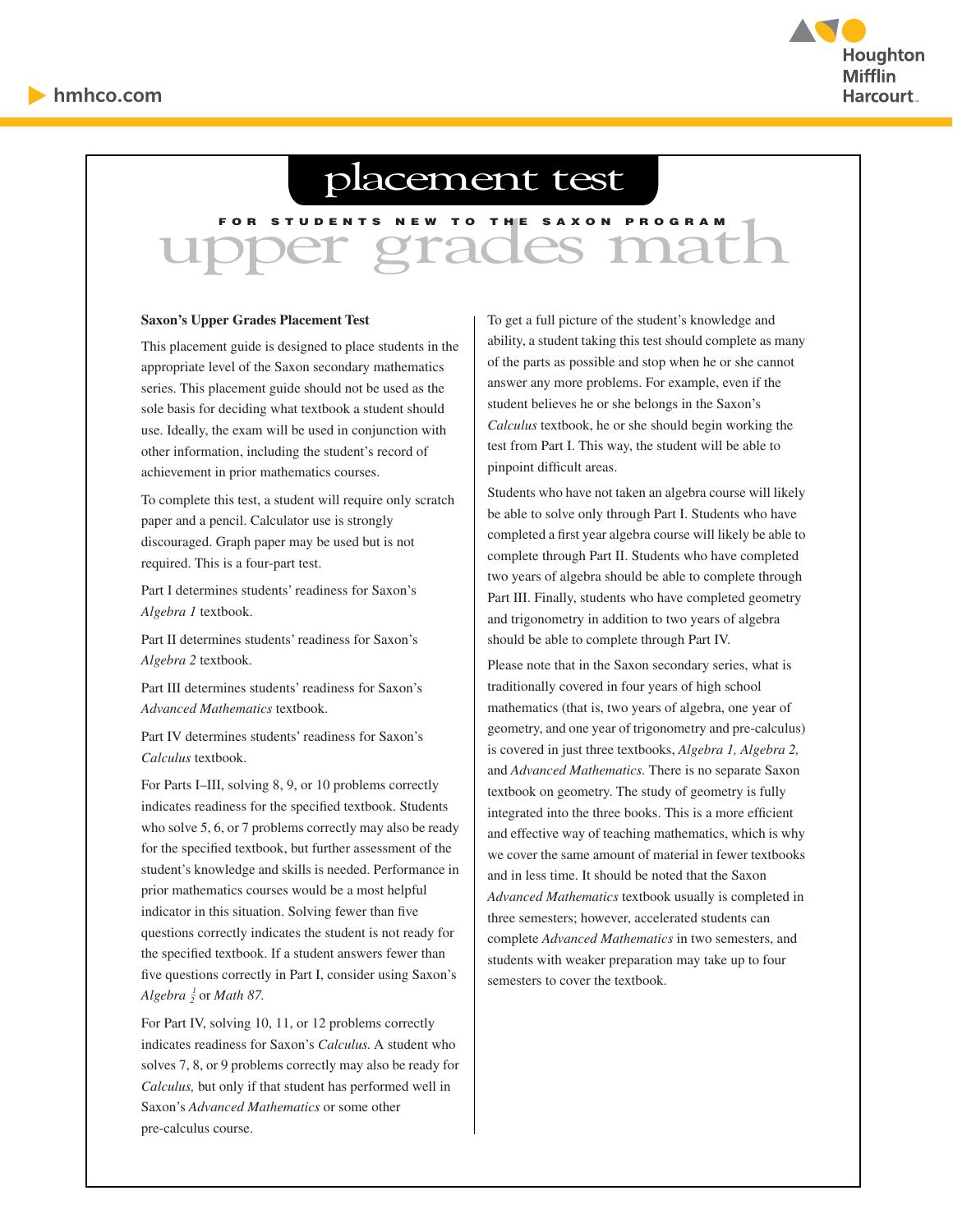### **Part I: Readiness Test for Saxon's** *Algebra 1*

The purpose of this section is to determine readiness for Saxon's *Algebra 1* textbook. Answering 8 or more problems correctly indicates readiness for Saxon's *Algebra 1* textbook.

- 1. Express  $\frac{3}{8} + \frac{5}{6}$  as a fraction reduced to lowest terms.
- 2. Find the area of a circle of radius 2. (Area  $= \pi r^2$ ) Express your answer in terms of  $\pi$ .
- 3. Draw a number line that shows at least the integers from  $-3$  to 3. Graph the numbers 2, 3, and  $5\frac{1}{2}$ .
- 4. Multiply. Express the product as a fraction reduced to its lowest terms.

$$
\frac{3}{8} \times \frac{4}{5}
$$

- 5. Express mathematically "five added to twice a number." Use *N* to represent the unknown number.
- 6. The ratio of boys to girls in the class was 4 to 6. If there were 8 boys in the class, how many girls were in the class?
- 7. The original price of the pants was \$40.00; during the Presidents' Day Sale, the price of the pants was reduced by 20%. What was the sale price of the pants?
- 8. Compute:  $3^2 2^3 + \sqrt{16}$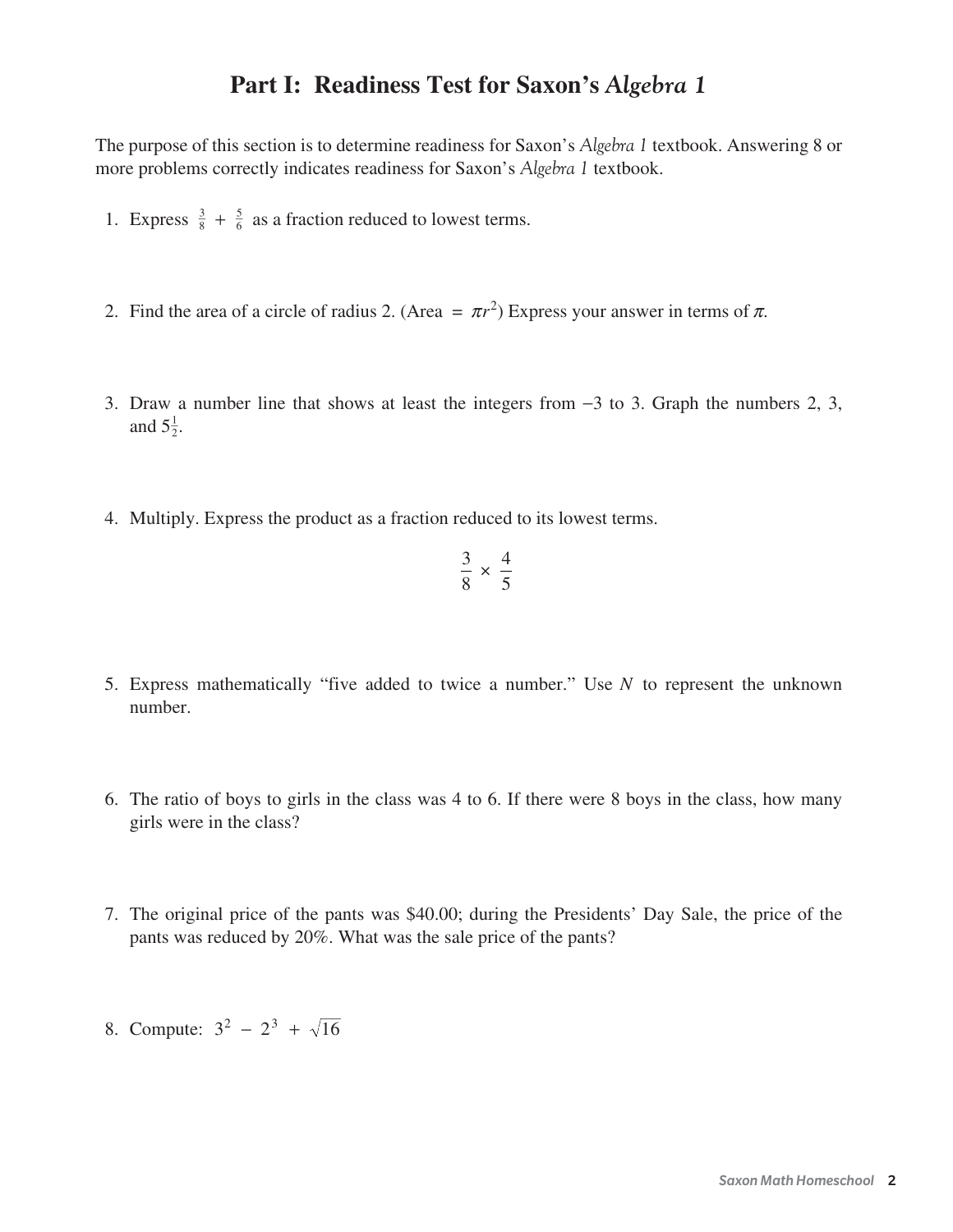9. Complete the table by converting the fraction to a decimal and a percent. An example is shown on the left:

| fraction decimal percent |     |  | fraction   decimal   percent |  |
|--------------------------|-----|--|------------------------------|--|
| 0.50                     | 50% |  |                              |  |

10. Use the information in the graph below to calculate the average monthly new car sales for the five months shown on the graph.

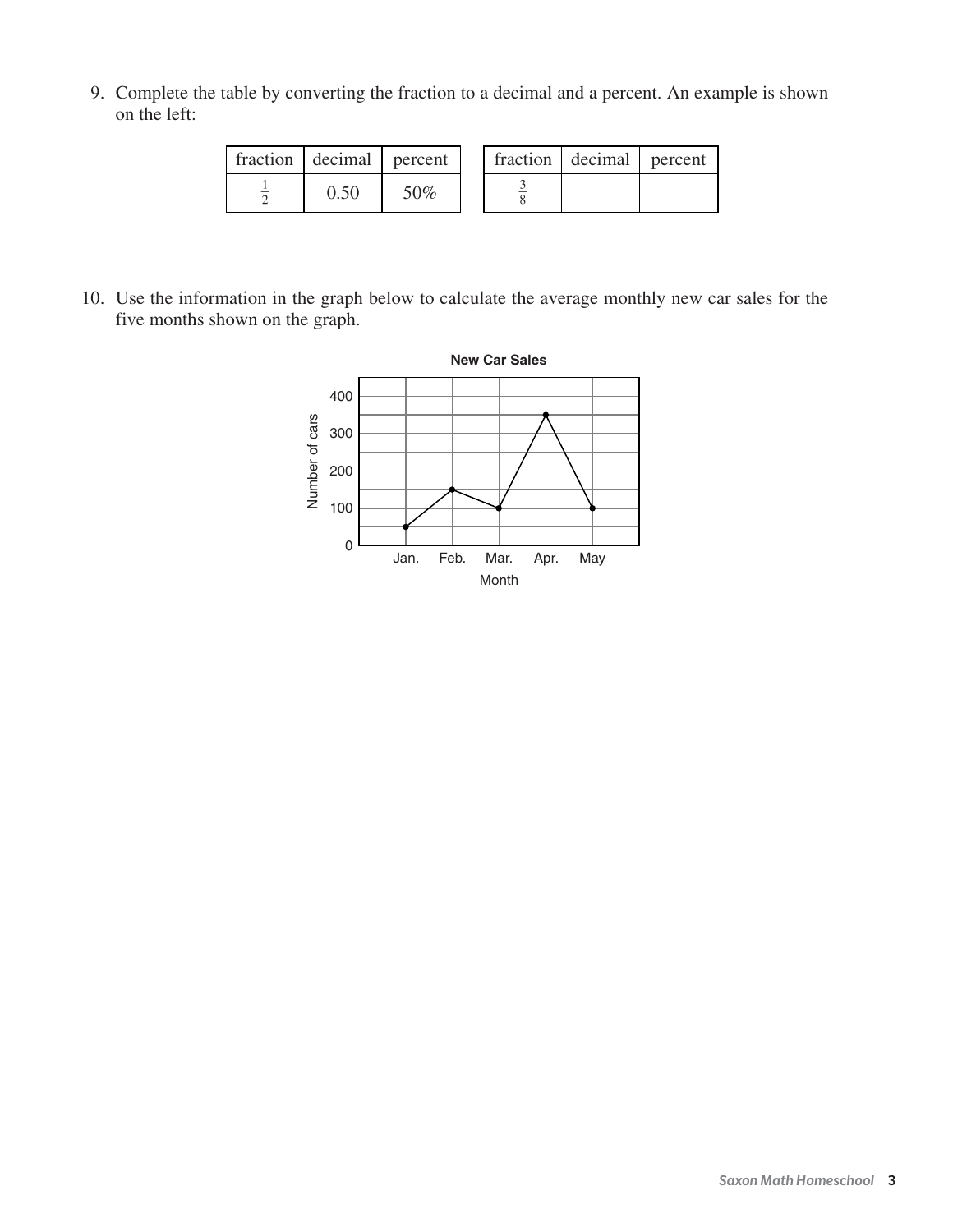#### **Part II: Readiness Test for Saxon's** *Algebra 2*

The purpose of this section is to determine readiness for Saxon's *Algebra 2* textbook. Answering 8 or more problems correctly indicates readiness for Saxon's *Algebra 2* textbook.

- 1. Evaluate  $x^2y y^3 + x^{1/2}$  if  $x = 3$  and  $y = 4$ .
- 2. Simplify:

$$
\frac{-2 - 2(1 - 5)}{-2 - 3}
$$

3. Simplify and write the answer with all variables in the numerator.

$$
\frac{\left(xm^{-1}\right)^{-3}x^2m^2}{\left(x^0y^2\right)^{-2}xy}
$$

4. Solve for *x:*

$$
3\left(\frac{5}{6} - \frac{5}{3}x\right) = -\left(-\frac{1}{2} + x\right)
$$

- 5. The total value of the pennies and nickels was \$14.50. Hala counted the coins and found there were 450 coins in all. How many of each type of coin did she have?
- 6. Graph  $y = 3x + 5$ . Determine the slope of the line and its *y*-intercept.
- 7. (a) Find the perimeter of the figure shown on the left below. Dimensions are in meters. (b) Find the area of the figure. (c) The figure shown is the base of a geometric solid whose sides are perpendicular to the base and whose height is 12 meters. A depiction of the solid is shown on the right. Find its volume. Leave  $\pi$  as  $\pi$ .

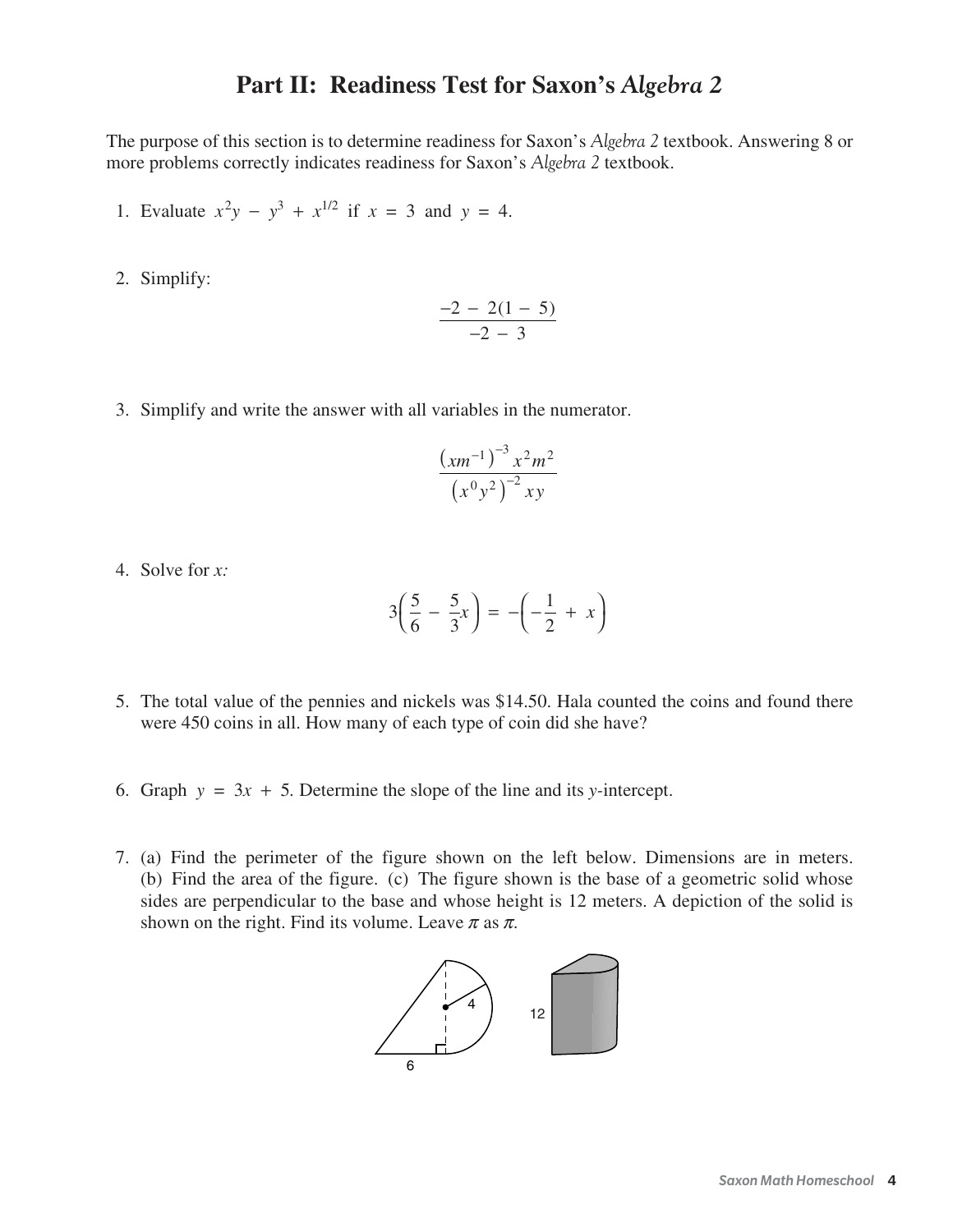- 8. The scores that Frank achieved on his five tests were 90, 70, 70, 85, and 95. Find the range, mean, median, and mode of the five test scores.
- 9. Twice a number is decreased by 7, and this quantity is multiplied by 3. The result is 9 less than 10 times the number. What is the number?
- 10. Solve by factoring:  $x^2 15 = 2x$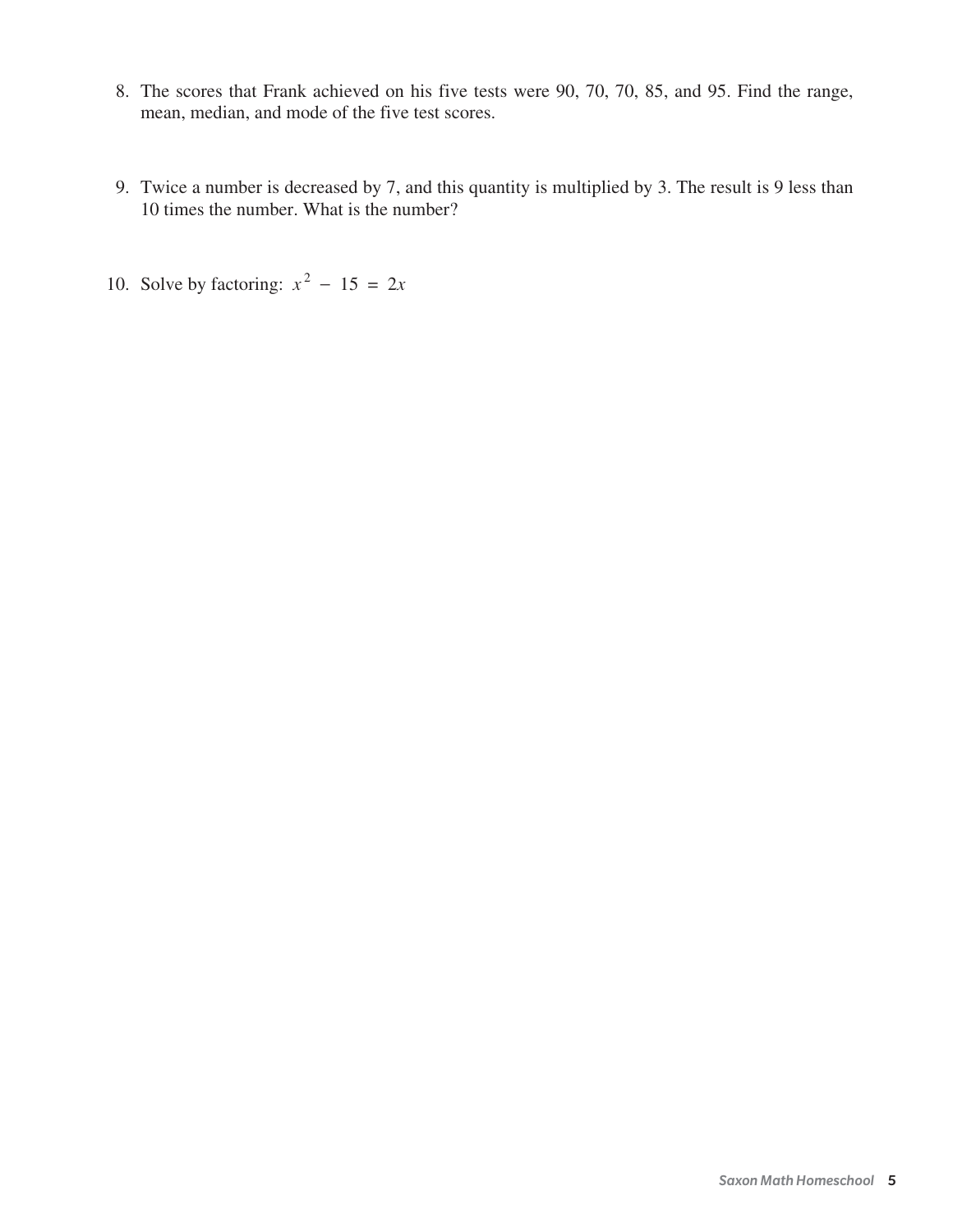# **Part III: Readiness Test for Saxon's** *Advanced Mathematics*

The purpose of this section is to determine readiness for Saxon's *Advanced Mathematics* textbook. Answering 8 or more problems correctly indicates readiness for Saxon's *Advanced Mathematics* textbook.

- 1. Use the quadratic formula to solve this equation:  $3x^2 2x + 1 = 0$ .
- 2. (a) Graph the equation  $y = x^2 2x + 1$ . (b) Find the coordinates of the points of intersection between  $y = x^2 - 2x + 1$  and  $y = 4$ . (c) Shade the region determined by  $y > x^2 - 2x + 1$ and  $y < 4$ .
- 3. Find all pairs (*x, y*) that satisfy both of the following equations simultaneously:

$$
2x + 3y = 5
$$

$$
x - 2y = 8
$$

4. Simplify:

$$
\sqrt{\frac{3}{2}} + 4\sqrt{\frac{2}{3}} + \sqrt{24}
$$

5. Solve for *x:*

 $x^{2/3} = 4$ 

6. Solve for *x:*

$$
\frac{5}{6} + \frac{3}{x+2} = \frac{2}{3}
$$

7. Simplify:

$$
\frac{x^3 - 16x - 6x^2}{x^2 - 8x - 20} \times \frac{-50 - 5x + x^2}{x^3 - 5x^2 - 24x}
$$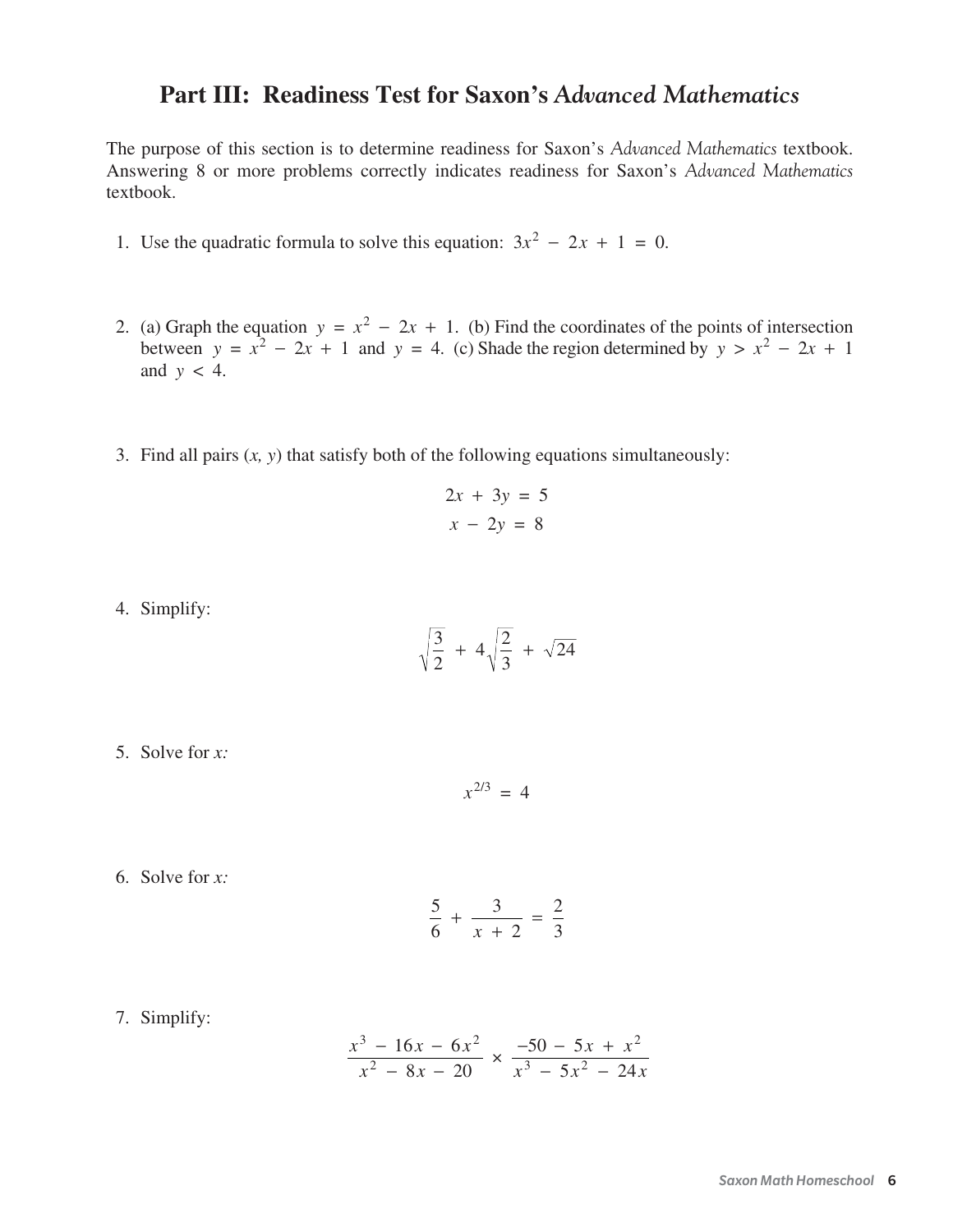- 8. Find three consecutive integers such that the product of the first and the second is equal to the product of  $-6$  and the third.
- 9. How many different ways can all four of the letters A, B, C, and D be ordered if no repetition is allowed?
- 10. Find the equation of the line that passes through (2, 1) and is perpendicular to  $2x 3y = 6$ .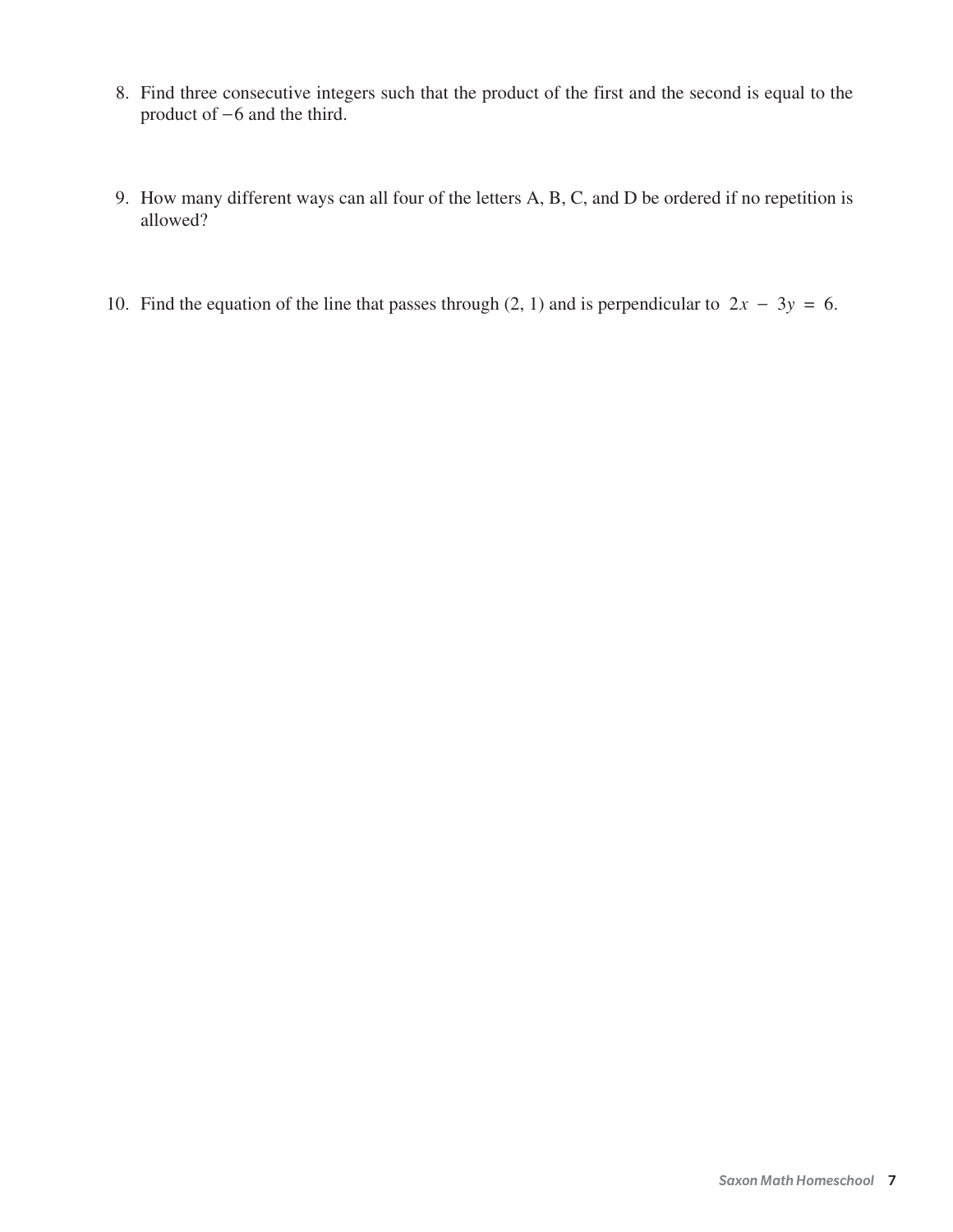# **Part IV: Readiness Test for Saxon's** *Calculus*

The purpose of this section is to determine readiness for Saxon's *Calculus* textbook. Answering 10 or more problems correctly indicates readiness for Saxon's *Calculus* textbook. Answering 7 to 10 questions correctly indicates possible readiness for *Calculus.*

- 1. Given  $f(x) = x^2$ , find  $f(x + h)$ .
- 2. What are the exact values of (a) sin  $\frac{\pi}{6}$  and (b) cos  $\frac{\pi}{6}$ ?  $\pi$ 6  $\pi$ 6
- 3. Simplify:

$$
\frac{\frac{1}{x+h} - \frac{1}{x}}{h}
$$

4. Graph the function

$$
y = \sin\left(x - \frac{\pi}{4}\right)
$$

- 5. Graph the set  $\{x \in \mathbb{R} : |x 3| < 4\}$  on a number line. Note that **R** denotes the set of real numbers.
- 6. Graph the circle whose equation is given by  $x^2 + y^2 + 6x 6y + 2 = 0$ . Indicate the coordinates of the center of the circle and the length of the radius of the circle.
- 7. Solve for x:  $\log(1 + x) + \log(2 + x) = 2$
- 8. Triangle *ABC* is an equilateral triangle and segment *ED* is parallel to segment *AB* as shown in the figure below. Express x in terms of h*.*

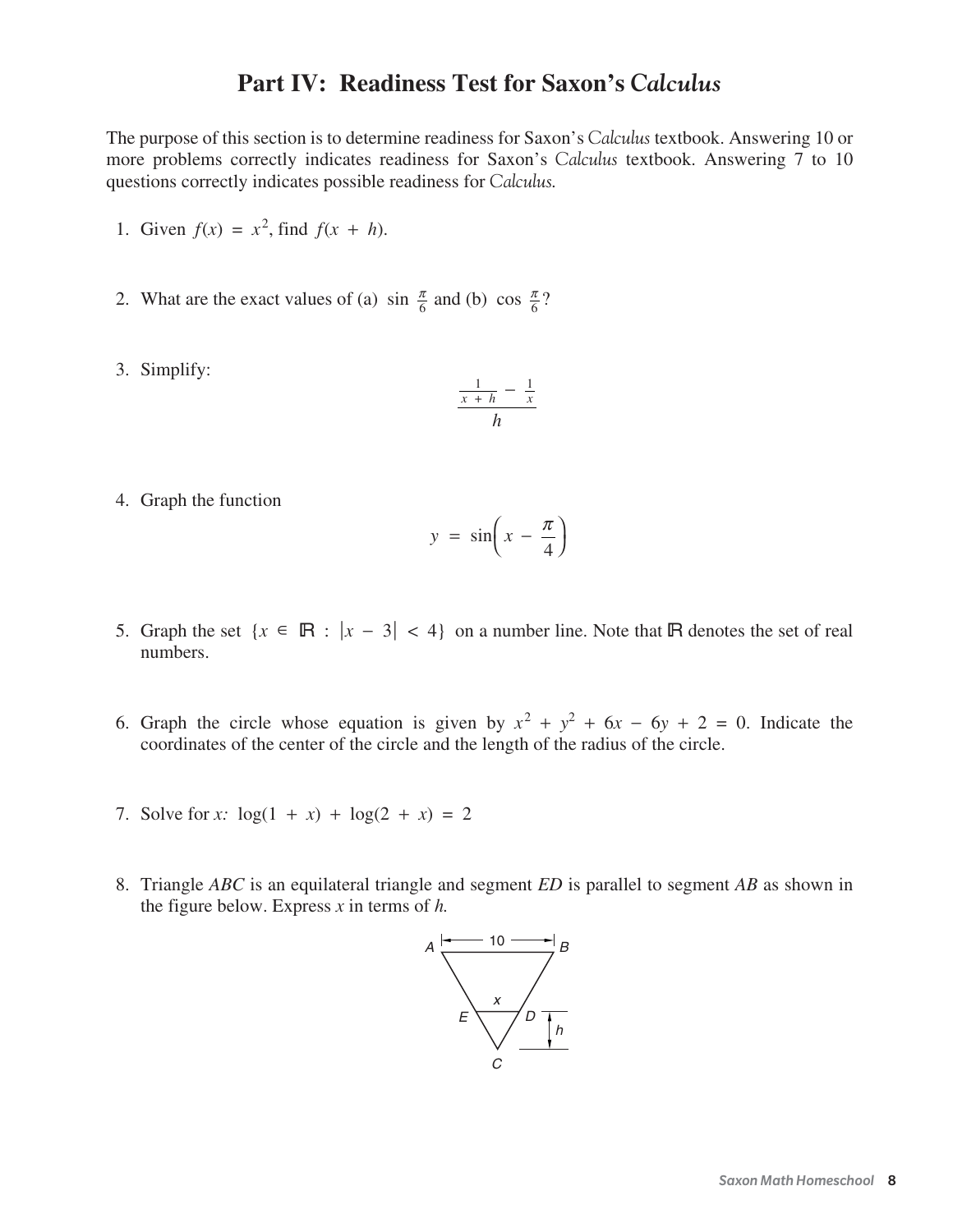9. Find all pairs  $(x, y)$  that simultaneously satisfy the following two equations:

$$
x^2 + y^2 = 9
$$

$$
y - x = 1
$$

Graph the two equations, and show the points of intersection of the graphs.

10. Prove the following trigonometric identity:

$$
\frac{\cos^3(x) + \sin^3(x)}{\cos(x) + \sin(x)} = 1 - \sin(x)\cos(x)
$$

- 11. Write an algebraic equation that expresses the following statement: the sum of the distance between point  $(x, y)$  and point  $(1, 2)$  and the distance between point  $(x, y)$  and point  $(3, 4)$  is equal to 10.
- 12. Given:  $\overline{XZ} \cong \overline{YZ}$ ,  $\overline{XV} \perp \overline{YZ}$ ,  $\overline{YU} \perp \overline{XZ}$ . Write a two-column proof to show that  $\overline{XV} \cong \overline{YU}$ .

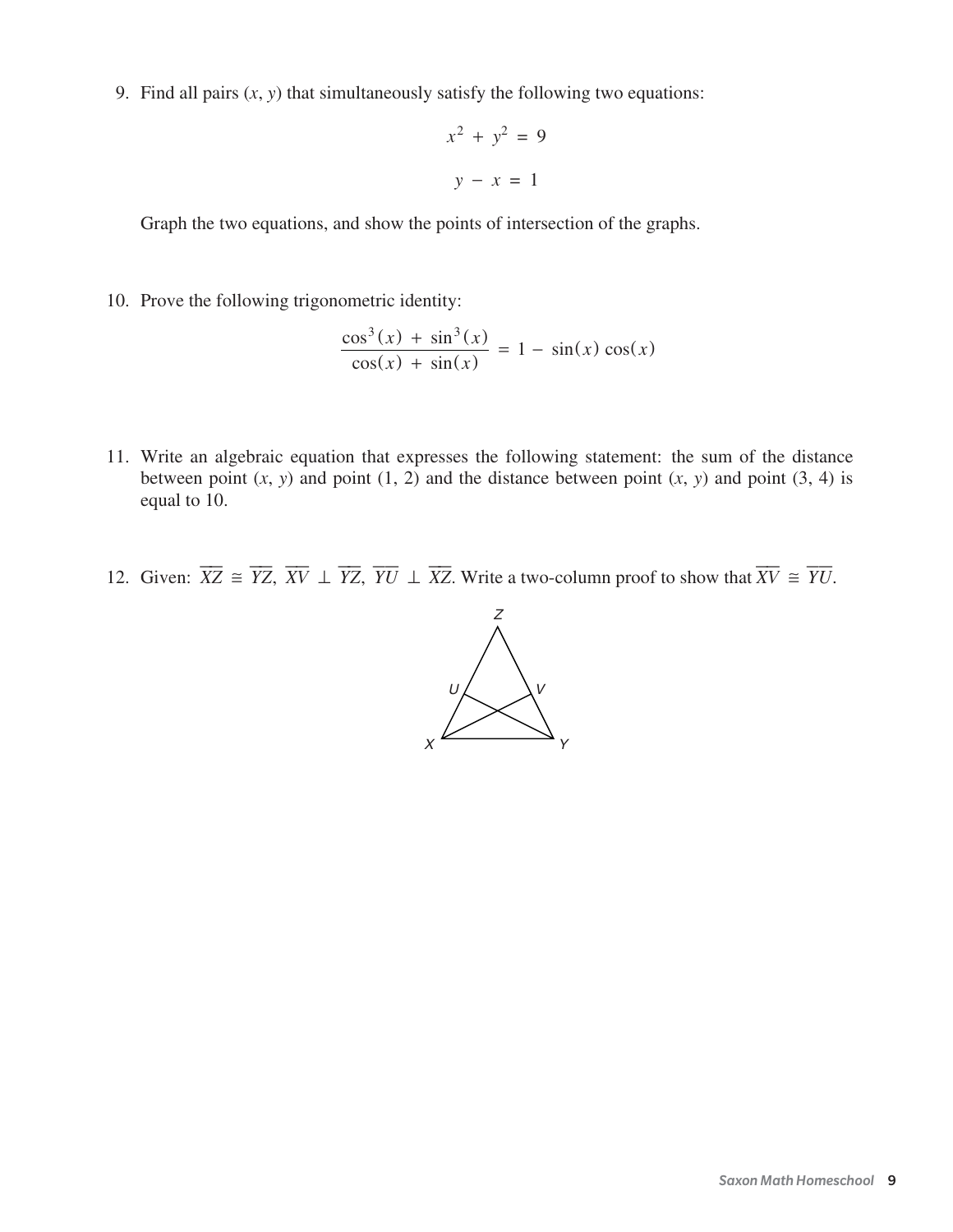# **Homeschool Placement Test Answers**



10. 150 new cars per month

#### **PART II**

1.  $-28 + \sqrt{3}$ 2.  $-\frac{6}{7}$ 3.  $m^5x^{-2}y^3$ 5

- 4.  $x = \frac{1}{2}$
- 5. 200 pennies, 250 nickels





slope = 3;  $y$ -intercept = 5

- 7. (a) Perimeter =  $(16 + 4\pi)$  meters; (b) Area =  $(24 + 8\pi)$  meters<sup>2</sup>; (c) Volume =  $(288 + 96\pi)$  meters<sup>3</sup>
- 8. range = 25; mean = 82; median = 85;  $mode = 70$
- 9.  $N = -3$

10.  $x = -3, 5$ 

#### **PART III**

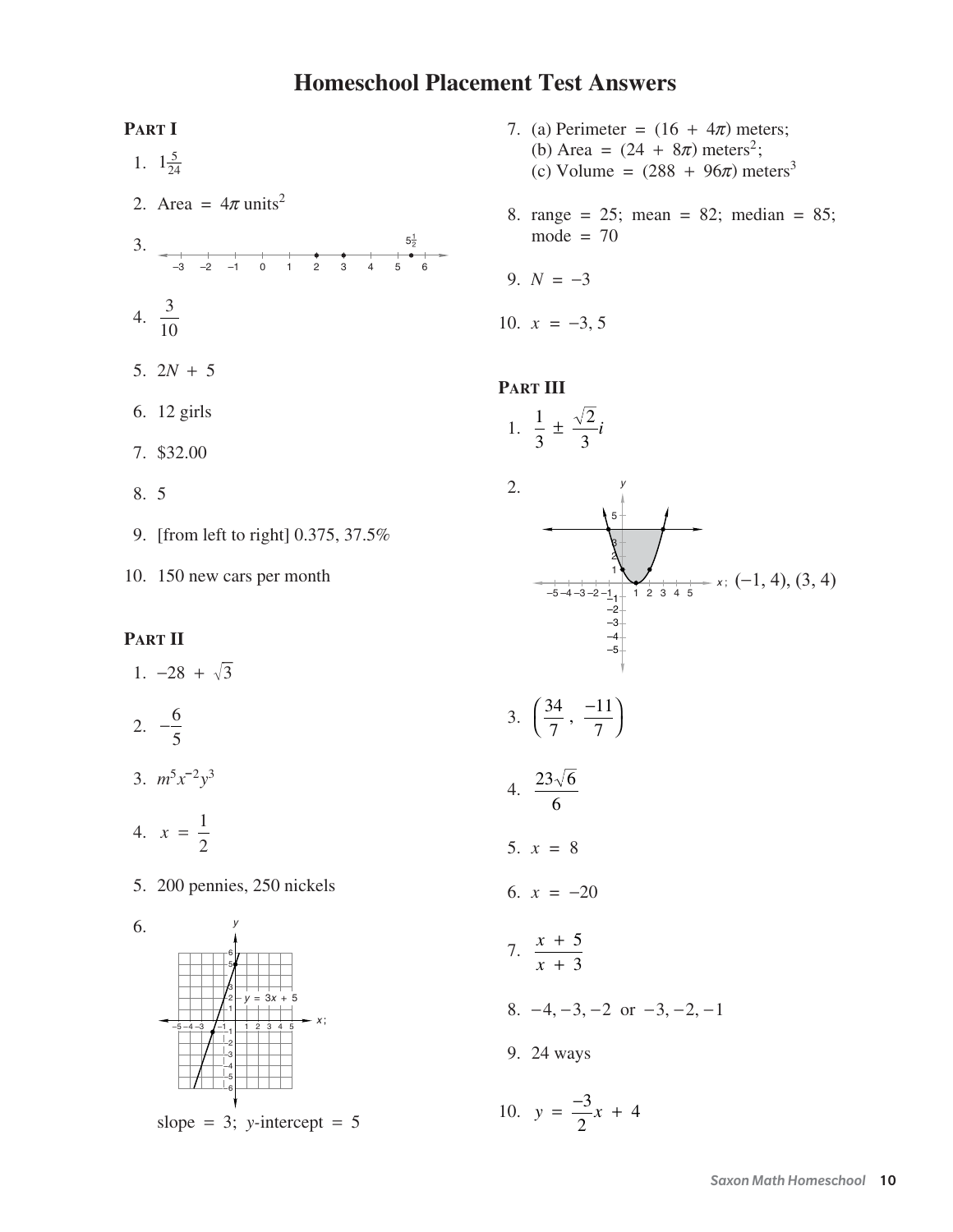#### **PART IV**

1. 
$$
x^2 + 2xh + h^2
$$
  
\n2.  $\frac{1}{2}$ ;  $\frac{\sqrt{3}}{2}$   
\n3.  $\frac{-1}{x(x+h)}$ 





6. radius = 4; center =  $(-3, 3)$ ;



7. 
$$
x = \frac{-3}{2} + \frac{\sqrt{401}}{2}
$$

$$
8. \quad x = \frac{2\sqrt{3}}{3}h
$$



10. 
$$
\frac{\cos^3 x + \sin^3 x}{\cos x + \sin x}
$$
  
= 
$$
\frac{(\cos x + \sin x)(\cos^2 x - \cos x \sin x + \sin^2 x)}{\cos x + \sin x}
$$
  
= 
$$
\cos^2 x - \cos x \sin x + \sin^2 x
$$
  
= 
$$
1 - \sin x \cos x
$$
  
11. 
$$
\sqrt{(x - 1)^2 + (y - 2)^2}
$$
  
+ 
$$
\sqrt{(x - 3)^2 + (y - 4)^2} = 10
$$

12.

| <b>STATEMENTS</b>                                                         | REASONS                                                   |  |  |
|---------------------------------------------------------------------------|-----------------------------------------------------------|--|--|
| $1.\overline{XZ} \cong \overline{YZ}$                                     | 1. Given                                                  |  |  |
| 2. AXYZ is isosceles                                                      | 2. Definition of isosceles<br>triangle                    |  |  |
| 3. $\angle ZXY \cong \angle ZYX$                                          | 3. Base angles of an isosceles<br>triangle are congruent. |  |  |
| 4. $\angle XUY$ is a right angle;<br>$\angle$ <i>YVX</i> is a right angle | 4. Given                                                  |  |  |
| 5. $\angle XUY \cong \angle YVX$                                          | 5. Right angles are congruent.                            |  |  |
| 6. $\angle UYX \cong \angle VXY$                                          | $6. AA \rightarrow AAA$                                   |  |  |
| 7. $\overline{XY} \cong \overline{XY}$                                    | 7. Reflexive axiom                                        |  |  |
| 8. $\Delta XUY \cong \Delta YVX$                                          | 8. AAAS congruency postulate                              |  |  |
| 9. $\overline{XV} \cong \overline{YU}$                                    | 9. CPCTC                                                  |  |  |

**Placement Test Answers**